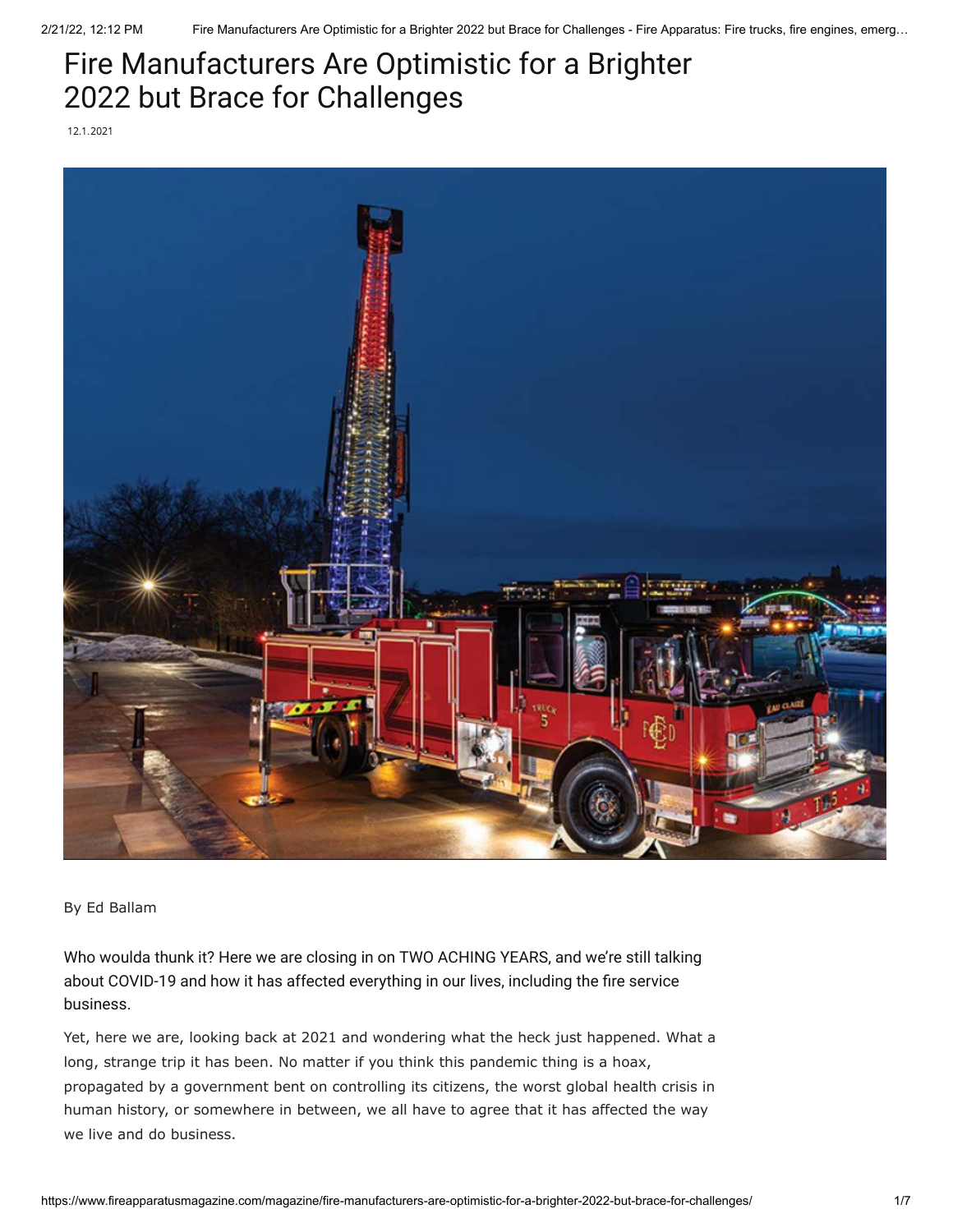When trying to assess what happened, what is happening, and what might happen in the future, [Phil Gerace, senior vice president](https://www.fireapparatusmagazine.com/equipment/tft-phil-gerace/) of sales & marketing for [Task Force Tips \(TFT\),](https://www.fireapparatusmagazine.com/tag/tft/) perhaps sums it up best.

"Many of my expectations of what would happen next throughout 2020 and 2021 didn't come to pass, so I really can't predict much about 2022," Gerace says. "I will say, though, that as long as there are closures, travel restrictions, employee and product shortages, and dissention about how to beat this virus, economies will continue to slow down, and there may be less available dollars to fund important initiatives in fire departments around the globe."

To the letter, manufacturers and vendors have said their businesses have been changed by labor shortages, supply chain issues, and health and human resources concerns that have spawned from the pandemic.

Worse, many don't see a way out or any immediate relief. Some even think more of the same is on the horizon.

"This is most likely the start of a series of pandemics that will change the way we live now and in the future," says Paul Darley, president and CEO of [W.S. Darley & Co.](https://www.fireapparatusmagazine.com/fire-apparatus/united-safety-acquires-fireboy-xintex-from-w-s-darley-co/)

Despite that less-than-optimistic outlook regarding the disease, Darley says 2021 was better for his company than 2020, and he believes 2022 will be even better.

"New orders for fire apparatus in North America were down 8% in 2020, which, compared to other industries, were fairly modest," Darley says. "The market came roaring back in 2021, and through the second quarter, new orders were up 60 percent for the USA market, Canada [was] up 88 percent. The export market remains difficult and was down 74 percent."

Darley says the future is brighter for 2022, businesswise, and he predicts his family's business will experience growth into the future.

"I believe the market for new orders will continue to be strong in 2022, but there will be supply chain and labor shortage issues that will impact the delivery of these vehicles," Darley says, adding that orders in Darley's pump division are at a record high. He also says that Darley has been affected by supply chain issues, with rising costs from its suppliers affecting costs.

Gerace describes business at TFT in similar terms.

"2021 will have been a year of growth for TFT despite the challenges of the pandemic and a global supply disruption," Gerace says. "We introduced a number of new products that included technology leaps in performance."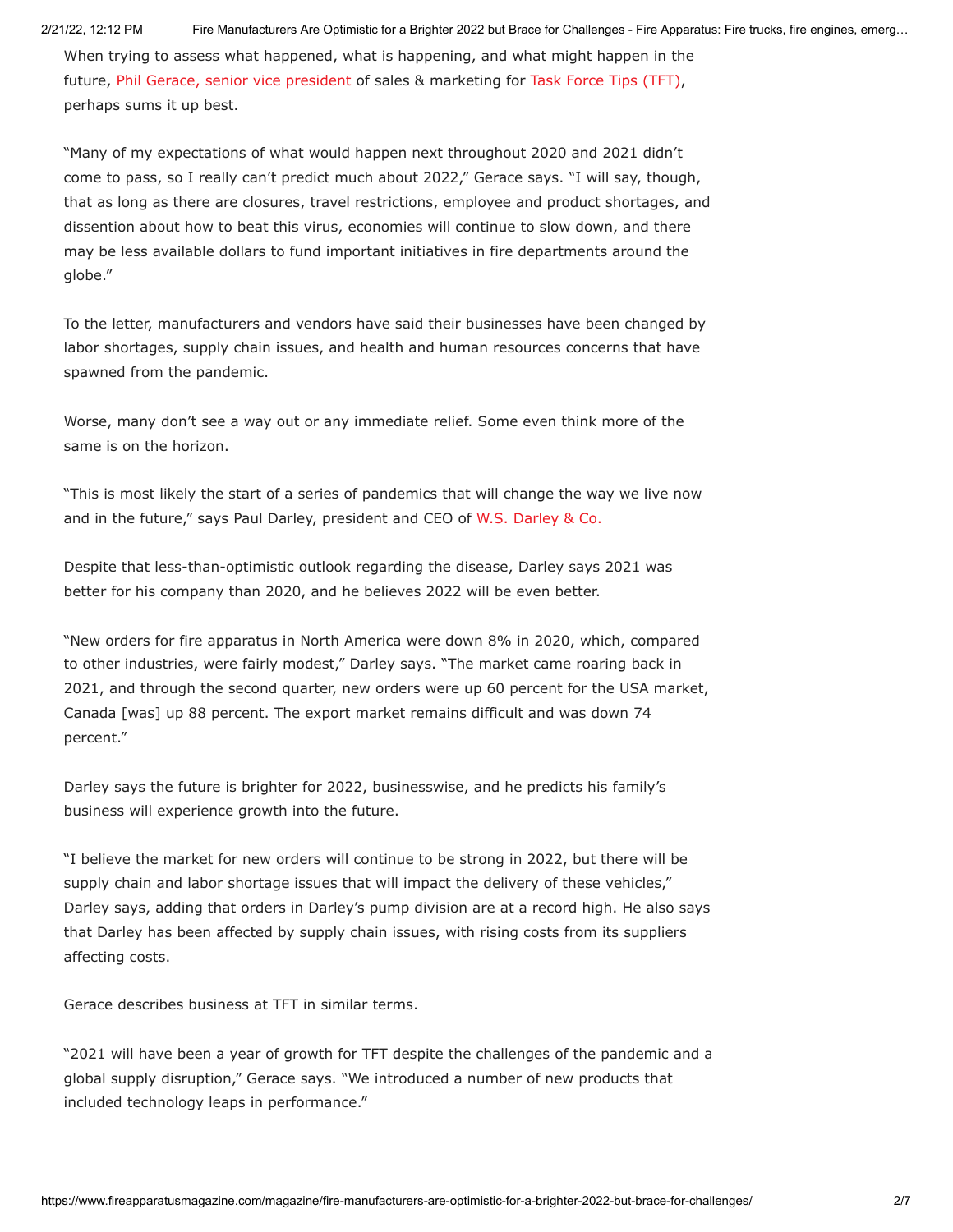The growth and expansion for TFT are reflected in its entry into the air filtration market space for both apparatus and fire and EMS stations. Gerace says the new products help augment the fire service's cancer prevention strategies.

"Since these new TFT products tackle particulates, VOCs, aerosols carrying viruses and bacteria, and even mold, I see great improvements in firefighter cancer mitigation and health as departments integrate these solutions into their SOPs," Gerace says.

And, like many of us already feel, Gerace says: "The new normal is anything but normal." He adds: "We, along with most suppliers in our supply chain, have had to refocus on the critical few activities, like purchasing and logistics."

Nevertheless, Gerace says TFT will continue to experience growth in 2022.

"However, the global supply chain issues from 2021 will endure in every sector through much of 2022," Gerace says. "Electronic chips and board delays may extend into 2023."

He adds that TFT has made efforts to combat subcomponent and raw material availability challenges, but "customers should place orders sooner in the purchase cycle than previously done prior to COVID" to make sure they get what they need in a timely fashion.

Chad Newsome, national sales manager for P.L. Custom Body and Equipment Co., Inc. says he was hoping things would get better as time passed, but the reality is quite different.

"While many thought the end of 2020 would usher in a return to stability for 2021, the reality is anything but," Newsome says. "Additionally, despite yearwide shortages in people, parts, and chassis, our order banks swelled as purchasing approached frenzied levels. We have had to be extremely nimble, adjusting our production schedule daily to account for the challenges posed in 2021."

Newsome sees more of the same for the foreseeable future. "Unfortunately, I don't see any real relief in the coming year, as the challenges posed in 2021 relating to people, parts, and chassis still need to be rectified," Newsome says. "And as production backlogs grow, there is an additional problem. The pricing volatility from suppliers is growing daily; with longer build times, how do manufacturers in the fire service industry properly price their products?"

When asked about the effects of COVID-19 on his business, Newsome is a realist.

"For manufacturers, COVID-19 has decimated, for a host of reasons, the labor workforce," he says. "In a perfect world, we would just hire more people to offset the constant disruption associated with COVID-19. Unfortunately, the people are just not there. Additionally, even if we had the people, we do not have any continuity in our relevant supply chains. It is a vicious cycle."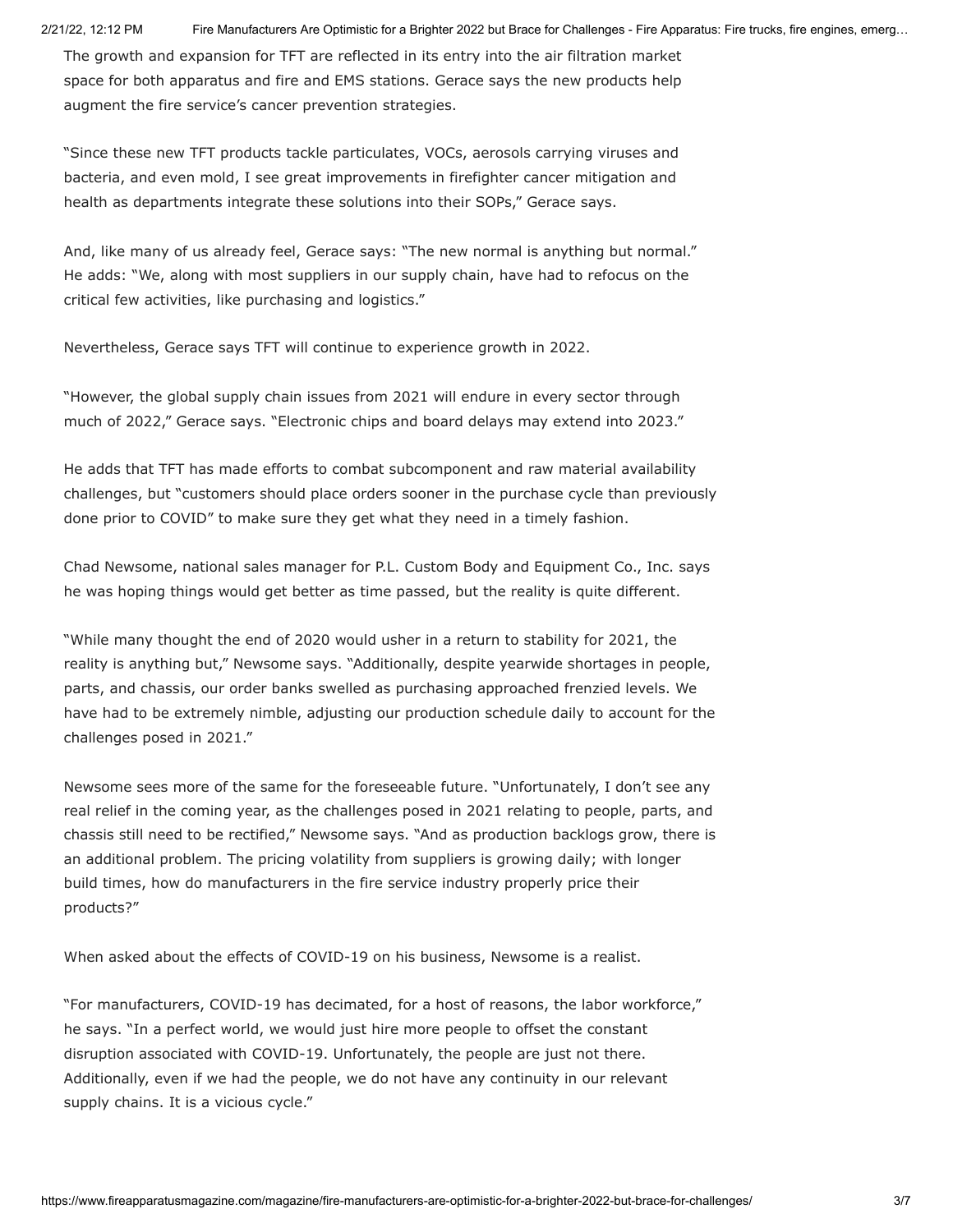Kent Tyler, president of REV Fire Group, says the fire apparatus manufacturing business he leads has seen its share of issues over the past year and several months due to COVID and related issues, but he remains optimistic for brighter days ahead.

"We continue to see solid inbound on orders across REV Fire Group and exited our third fiscal quarter with strong backlog," Tyler says. "From a business standpoint, there have clearly been industrywide supply chain disruptions, which created numerous operational challenges. I'm extremely proud of the hard work and incredible attitude that our team members display daily as they tackle these challenges head-on."

Tyler says he's also proud of his team for their ability to innovate and bring new products to market despite adverse business conditions.

"In addition, our teams have been committed to investing, developing, and delivering innovative products that support the firefighting industry," Tyler says. "Examples include our Smart Reach Multi-Stance aerial control system, the ECO-IDLE-TECH idle mitigation system, the Purpose-Built Spartan FC-94, and our recent announcement of an Electric Fire Truck [the first fully electric North American style fire apparatus to be introduced in the market]. We value the voice of our customer, and products like these are designed directly from customer feedback."

Like many others in the fire service business, Tyler says it's difficult to predict the future with any certainty, but he did say federal money has had a positive effect.

"Municipal budgets have been aided by recent rounds of federal stimulus and appear to be healthy," Tyler says. "We have experienced strong order intake and, with the potential of a new spending bill in Washington, we see no reason that industry momentum would not continue into 2022."

Tyler continues: "Specific to REV Fire Group, we have enhanced our commercial activities and dealer network to provide even greater support while expanding our presence. Our hope is that we will begin to see the current supply chain and labor constraints subside so that we can continue to drive throughput and build upon our operational excellence initiatives."

Despite the industrywide malaise in 2021, it was a year of growth for Sutphen Corporation, according to Zach Rudy, Sutphen's director of sales and marketing.

"Despite the continuation of COVID-19, Sutphen Corporation remained strong and stable throughout 2021," Rudy said. "Our family-owned business continued to grow in both sales and production capacity despite the industrywide unpredictability and volatility encountered in 2021."

Like most other businesses on the planet, Sutphen was not immune from the effects of COVID-19, Rudy says.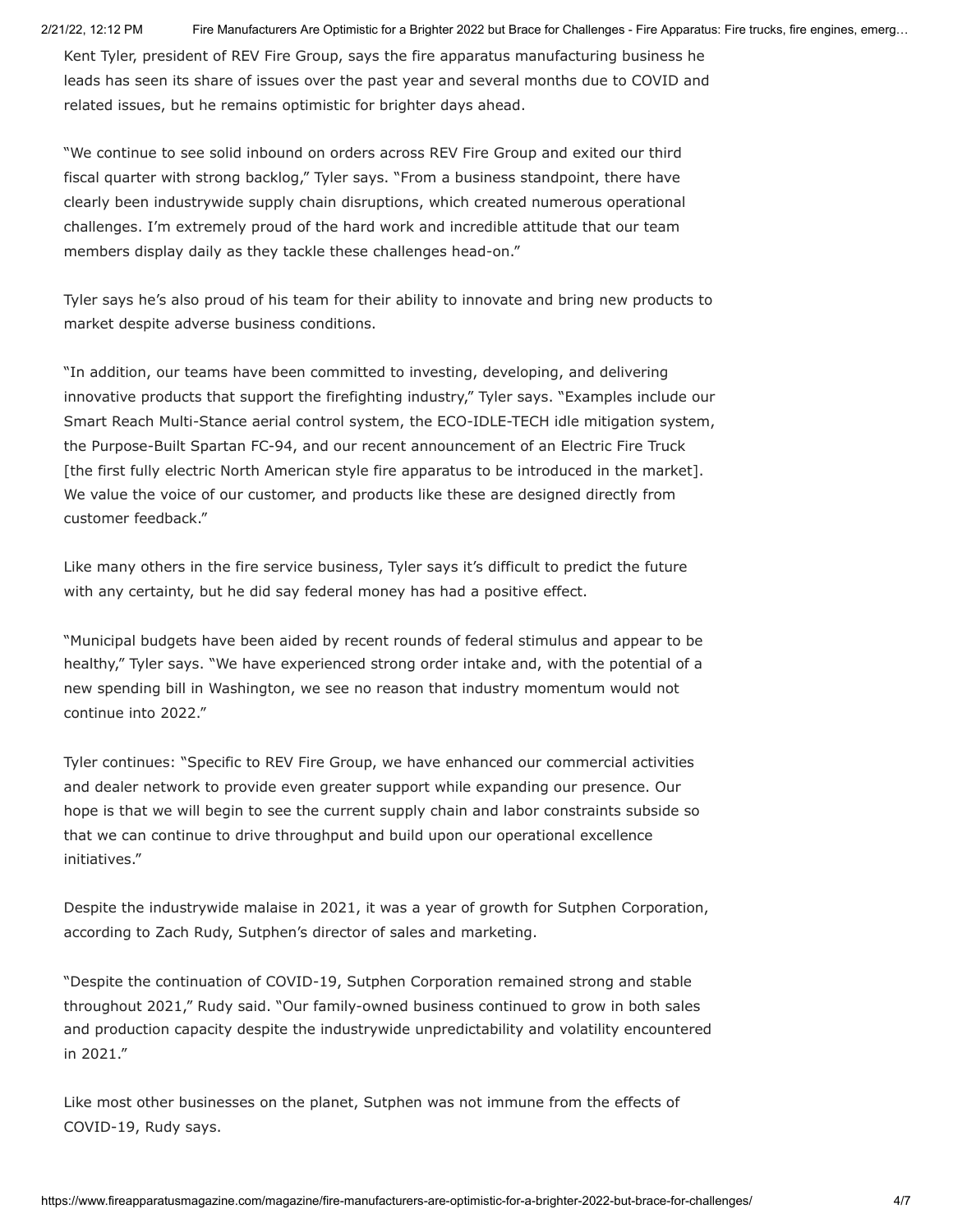"COVID-19 remains an unpredictable variable to both business and everyday life," Rudy says. "While we expect a certain level of unpredictability throughout the fire industry, at Sutphen, we feel it is critical to emphasize transparency with our customers. Throughout the pandemic, we have made efforts to continuously provide an unmatched Sutphen experience to our customers, even through unprecedented times."

As for 2022, Rudy says Sutphen will continue to grow, and that's illustrated by the construction of a new 185,000-square-foot facility that combines three of its facilities into one.

"This new facility will retain all of the jobs from the old facilities and add additional jobs while also increasing capacity and production capabilities," Rudy says.

Looking ahead, 2022 will have its challenges, Rudy says. "With continued effects of COVID-19 hammering supply chains, we think that the fire industry will see its share of issues like every other industry. That being said, Sutphen remains committed to finding new sources and outlets to support our customers while remaining transparent and forthright with our first responders and their communities."

At Pierce Mfg., the company was optimistic and was encouraged to see municipal budgets remaining resilient, says Lisa Barwick, vice president, Marketing I Fire & Emergency Segment.

"I can't say enough about the exceptional job our buyers and supply chain team have done over the past year," Barwick says. "They continue to put strategies into place helping position us to best serve our customers."

Barwick points to a list of innovations and achievements Pierce made during the past year as an indication of the company's resilience.

"In 2021, we introduced the Volterra™ platform of electric fire apparatus and ARFF vehicles and put the first electric fire truck in service in North America in Madison, Wisconsin," Barwick says. "This is a real North America style fire apparatus built to the City of Madison's specifications. We look forward to taking on a prominent role in helping municipalities and airports reach their sustainability goals."

Moving into 2022, Barwick says Pierce plans to focus on increasing production capacity with investments in new equipment and additional space.

"In October, we hosted a hiring event with the intent to grow our team by 200 team members to fill skilled production roles," she says. "As we head into 2022, we look forward to continued investment in our facilities and new products."

Barwick says, unfortunately, COVID-19 will continue to be a factor in the fire service business.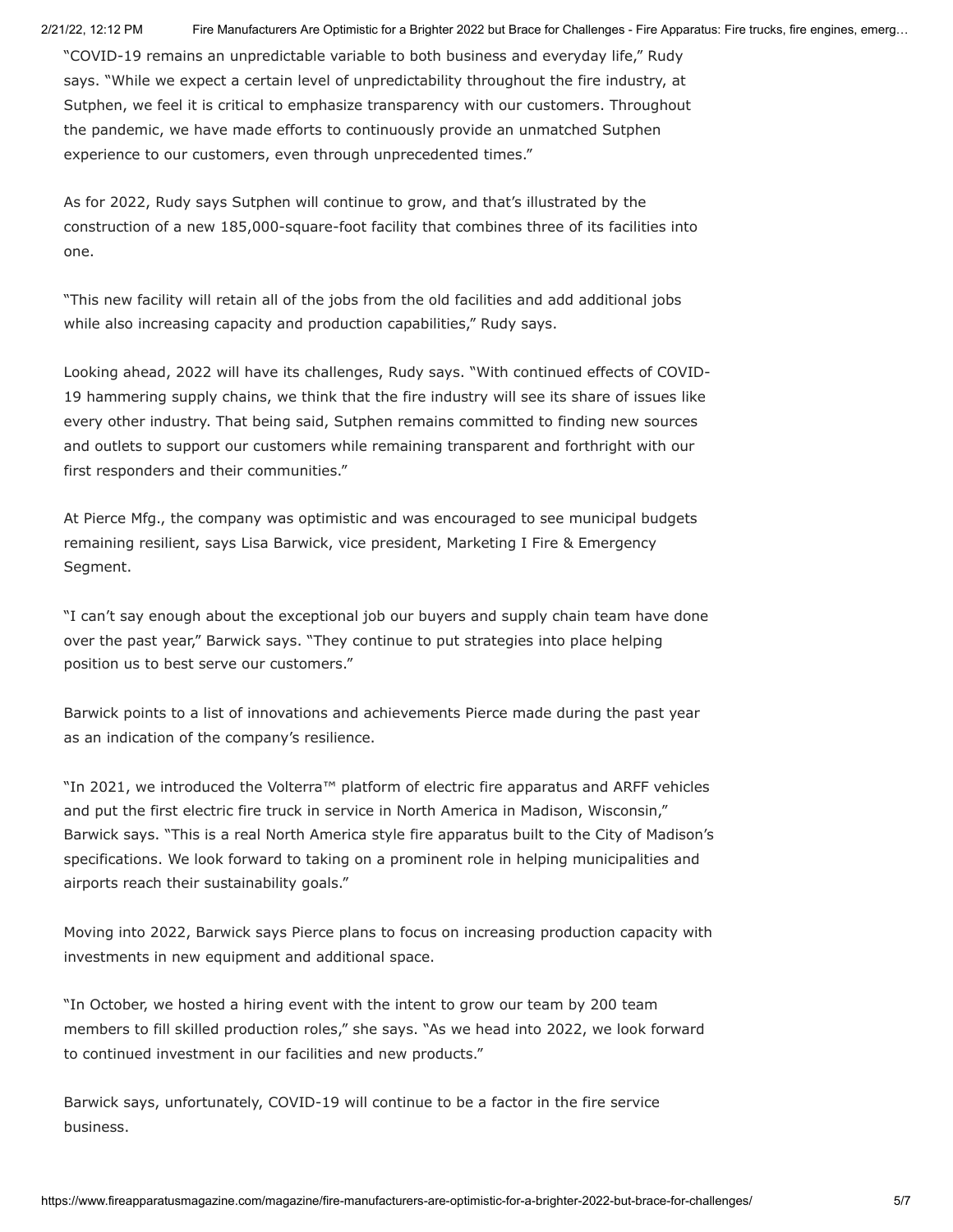"Like many companies, the past few years have forced us to find creative ways to conduct business and continue to build relationships and loyalty among our customer base," Barwick says. "We had to work collaboratively to embrace new communications methods and find ways to stay connected, but face-to-face contact and creating a personalized experience is as important now as ever. We anticipate continued supply chain challenges, and manufacturers will be required to show agility in production schedules to remain as efficient as possible. Nevertheless, we believe these past two years have made us a stronger, leaner, and more nimble company better positioned to support first responders."

For businesses like MSA Safety, continuing operations over the past nearly two years has been important to keeping firefighters and responders safe.

"As a leader in safety, MSA continued to manufacture products for our customers who must work in times of global crisis," says Samantha D'Uva, senior manager, product PR and corporate social media for MSA Safety. "This includes those who are tasked with keeping us safe and, in some cases, directly responding to the COVID-19 outbreak. It also includes doing what we can to help protect those working to keep our critical infrastructure functioning, particularly in times of national emergency."

D'Uva says COVID-19 "has highlighted the importance of being able to monitor the status of our current conditions, even remotely, no matter where we are in the world."

"From a first responder perspective, having the capability for incident command, to monitor any scene to ensure you and your team are okay and not in distress, provides an additional layer of peace of mind," D'Uva says. "And with this technology comes solid data that can enable predictive analytics to help ensure the long-term health of those who protect us."

D'Uva says, "Throughout the pandemic, the need for emergency responders never went away. So, the need of products and services that support them in their role continues. We certainly are positioned, ready and able to continue to support their evolving needs into the future."

Tyler sums it up by saying what many people wish: "We remain optimistic that [COVID] cases will continue to decrease and look forward to getting back to a normal business environment."

Tyler also expressed gratefulness for "the incredible heroes in the fire service industry through this challenging time."

"The challenges we as a manufacturer [face] are certainly great, but they pale in comparison to the challenges our first responders face every hour of every day. We certainly appreciate everything they do to keep us, our families, and our communities safe."